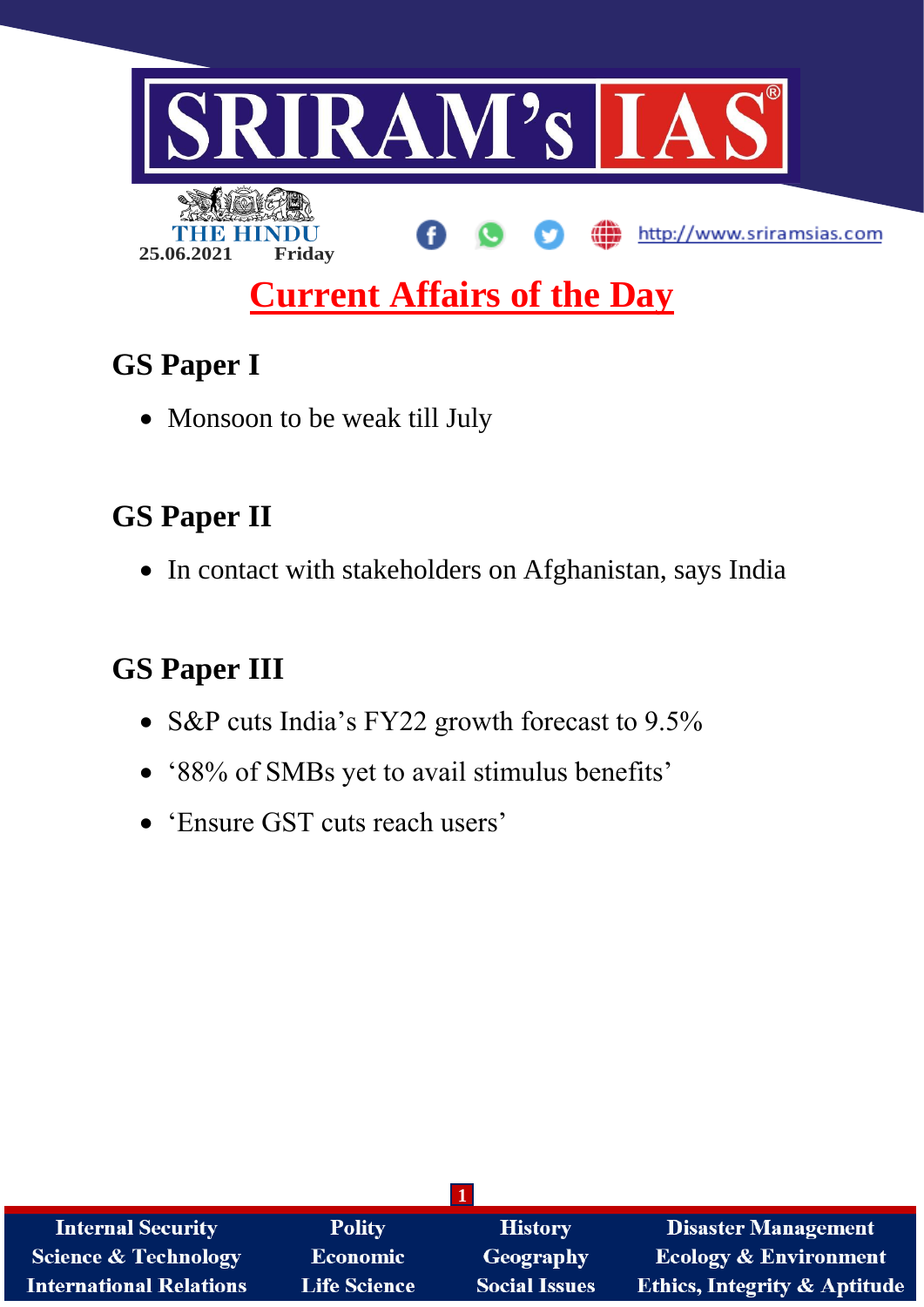

- 1. The monsoon rainfall, 40% above normal from June 1 to 18, has reduced to a trickle over the previous week. The latest update from the India Meteorological Department (IMD) computes the monthly rainfall until June 24 to be just 26% of the normal and there is unlikely to be a significant boost until the first week of July.
- 2. As of Thursday, India had received 152 mm of rainfall as against the normal 121.2 mm. On Tuesday, the IMD said India is in the grip of a "weak monsoon spell."
- 3. The southwest monsoon has so far covered most parts of the country except parts of the northwest — Rajasthan, Delhi, Haryana and Punjab.
- 4. Unusually, for this period, the monsoon has progressed to eastern, central and adjoining northwest India earlier than normal by seven to 10 days. However, further progress over the remaining parts of the country is unlikely for the last week of June, the IMD noted.
- 5. All the broad subdivisions have posted above normal rainfall so far. East and northeast India has posted 8% extra, northwest India 58%, central India 46% and the southern Peninsula 15%, according to data as of June 23.
- 6. Rainfall activity is likely to increase over most parts of the country after the first week of July especially in peninsular and central India, which is also part of India's core agricultural zone dependent on the monsoon for irrigation.
- 7. The India Meteorological Department (IMD), on June 1, said it expects more rain in the monsoon months from June to September than its previous estimate in April. The monsoon rainfall was likely to be 101% of the Long Period Average (LPA) of 88 cm.

## **In contact with stakeholders on Afghanistan, says India**

- 1. India said it was in contact with "various stakeholders" in and around Afghanistan, confirming that South Block has adopted a broad-based approach to discussing the future of Afghanistan and the region around with various parties involved.
- 2. The response came after National Security Adviser Ajit Doval addressed a meeting of his counterparts of the Shanghai Cooperation Organisation (SCO).
- 3. India supports all peace initiatives and has a long-term commitment to the development and reconstruction of Afghanistan. In this context, we remain in touch with various stakeholders, including regional countries.

| <b>Internal Security</b>        | <b>Polity</b>       | <b>History</b>       | <b>Disaster Management</b>              |
|---------------------------------|---------------------|----------------------|-----------------------------------------|
| <b>Science &amp; Technology</b> | <b>Economic</b>     | Geography            | <b>Ecology &amp; Environment</b>        |
| <b>International Relations</b>  | <b>Life Science</b> | <b>Social Issues</b> | <b>Ethics, Integrity &amp; Aptitude</b> |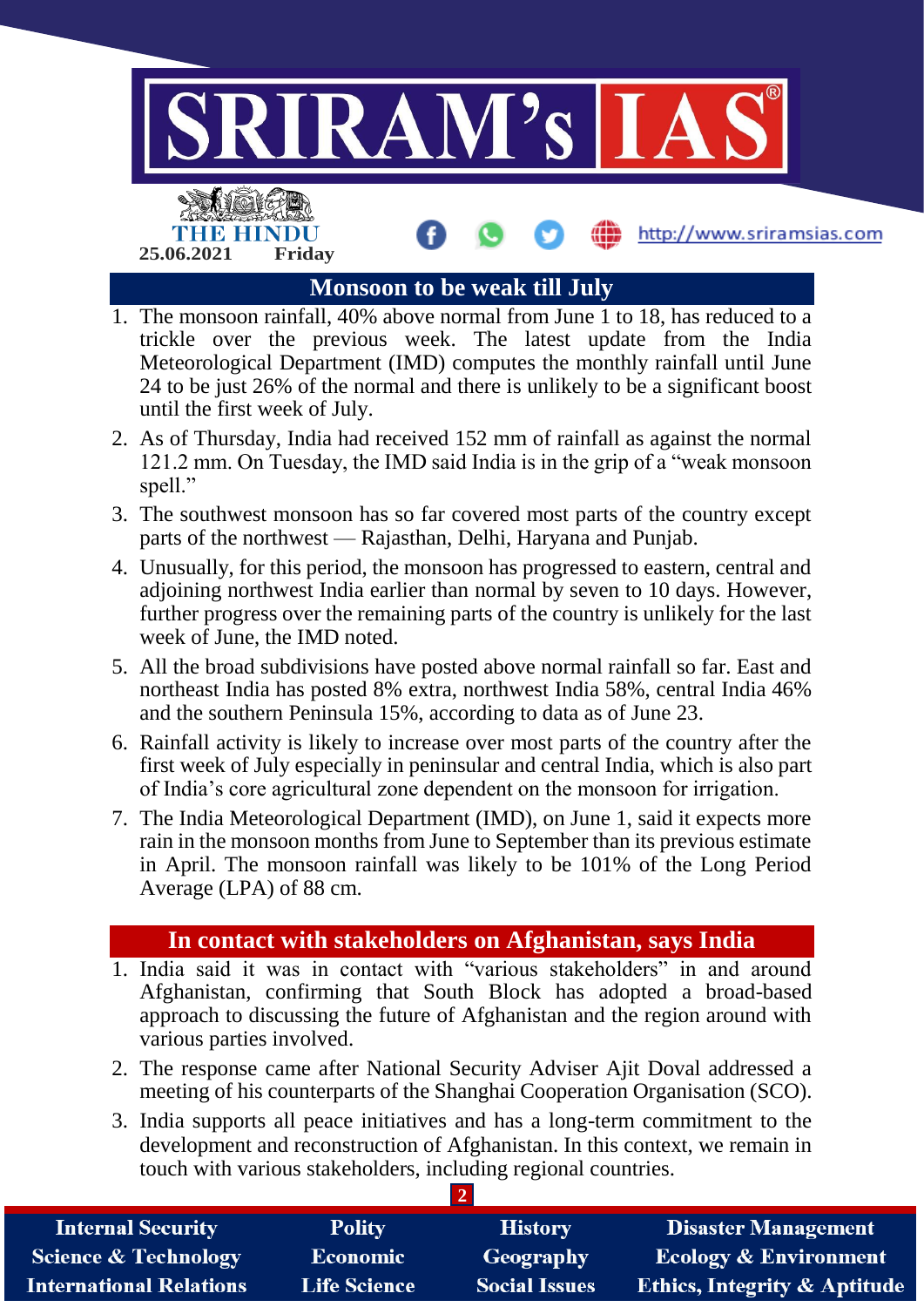

- 4. Arguing in favour of stronger ties with Kabul, India said it has brought development to Afghanistan which was ravaged by violence inflicted by cross-border actors. India has brought electricity, dams, schools, health clinics, roads and community projects to Afghanistan.
- 5. India also proposed an action plan against Pakistan-based terror outfits Lashkar-e-Taiba (LeT) and Jaish-e-Mohammad (JeM) as part of the anti-terror framework of the SCO and sought adoption of international standards to counter-terror financing, including an MoU between the SCO and the Financial Action Task Force (FATF).
- 6. India also called for monitoring of new technologies used by terrorists, such as drones, the dark web, Artificial Intelligence, blockchain and social media.

## **S&P cuts India's FY22 growth forecast to 9.5%**

- 1. S&P Global Ratings cut India's growth forecast for the current fiscal to 9.5%, from 11% earlier, and warned of the risk to the outlook from further waves of the COVID-19 pandemic.
- 2. The agency lowered the growth outlook saying that a severe second COVID-19 outbreak in April and May led to lockdowns imposed by States and a sharp contraction in economic activity.
- 3. Stating that permanent damage to private and public sector balance sheets would constrain growth over the next couple of years, it projected India's growth at 7.8% in the fiscal year ending March 31, 2023.
- 4. Further pandemic waves are a risk to the outlook given that only about 15% of the population has received at least one vaccine dose so far, although vaccine supplies are expected to ramp up.

## **'88% of SMBs yet to avail stimulus benefits'**

- 1. As much as 88% of self-employed, small and micro-businesses (SMB) were yet to avail any benefit under the stimulus schemes unveiled by the Centre, the findings of a survey by the Consortium of Indian Associations (CIA) and its 40 partner SMB associations show.
- 2. Also, 82% of the more than 81,000 self-employed, micro/small businesses (SMBs) surveyed opined that the Union and State governments were not taking care of their interests.
- 3. The respondents included manufacturers (49%), service providers (15%), selfemployed (14%) besides consultants, start-ups, traders, food and hospitality units.

| <b>Internal Security</b>        | <b>Polity</b>       | <b>History</b>       | <b>Disaster Management</b>              |
|---------------------------------|---------------------|----------------------|-----------------------------------------|
| <b>Science &amp; Technology</b> | Economic            | Geography            | <b>Ecology &amp; Environment</b>        |
| <b>International Relations</b>  | <b>Life Science</b> | <b>Social Issues</b> | <b>Ethics, Integrity &amp; Aptitude</b> |